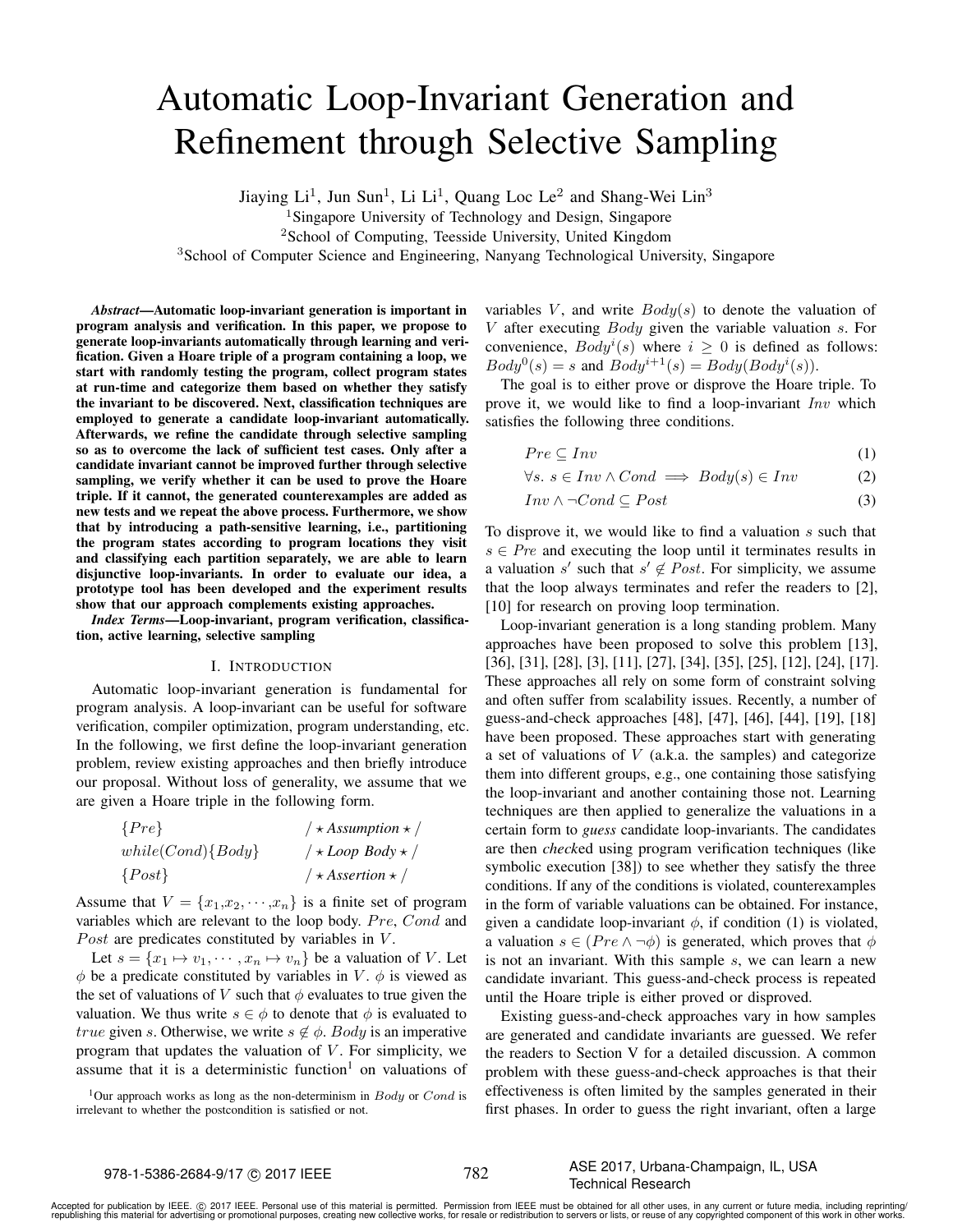783

number of samples are necessary. If classification techniques are employed, often those samples right by the boundary between variable valuations which satisfy the actual invariant and those which do not must be sampled so that classification techniques would identify the right invariant. Obtaining those samples through random sampling is however often hard. As a result, many iterations of guess-and-check are required. Another problem is that the kinds of loop-invariants obtained through existing guess-and-check approaches [48], [47], [46], [44] are often limited, e.g., conjunctive linear inequalities [48] or equalities [46]. Despite the approaches presented in [23], [45], learning disjunctive loop-invariants remains a challenge.

Our Contribution In this work, we propose a technique to improve the existing guess-and-check approaches [48], [47], [46], [44] by making the following contributions. Firstly, we propose an active learning technique, known as selective sampling, to overcome the limitation of random sampling. That is, selective sampling allows us to automatically generate samples which are important in improving the quality of the candidate invariants so that we can improve the candidates prior to checking them using heavy program verification techniques. As a result, we can reduce the number of guess-and-check iterations. Secondly, we propose to generate disjunctive invariants through *path-sensitive* learning. That is, we partition the samples according to the control locations they visit, classify each partition separately and construct a disjunction of the learned results for each partition as the loop-invariant. Thirdly, our approach is designed to be extensible so that we can learn different kinds of invariants. For instance, we generate candidate invariants in the form of polynomial inequalities or their conjunctions when different classification algorithms are adapted. Lastly, we implement our framework as a tool called ZILU (available at [1]) and compare it with state-of-the-art tools like Interproc [30], CPAChecker [7], InvGen [26] and BLAST [6]. Most test subjects are gathered from previous collections as well as the software verification repository [5]. The results show that, for those programs that are compatible with ZILU's input restrictions, ZILU is able to prove the maximum number of programs. Furthermore, it is shown that selective sampling is able to reduce the need for checking, sometimes completely.

Organization The remainders of the paper are organized as follows. Section II presents an overview of our approach using simple illustrative examples. Section III shows how candidate loop-invariants are generated through classification and refined through selective sampling. Section IV evaluates our approach using a set of benchmark programs. Section V reviews related work and Section VI concludes.

# II. THE OVERALL APPROACH

Through this paper, loop-invariant generation using a guessand-check approach is an iterative process of *data collection*, *guessing* (i.e., classification in this work) and *checking* (i.e., verification of the invariant candidate). In the following, we

present how our approach works step-by-step and illustrate each step with simple examples.

Example 1. Four Hoare triple examples are shown in Fig 1, where an assume statement captures the precondition and an assert statement captures the postcondition. The set  $V$  for each program contains two integer variables:  $x$  and  $y$ . For simplicity, we write  $(a, b)$  where a and b are integer constants to denote the evaluation  $\{x \mapsto a, y \mapsto b\}$ . Furthermore, we interpret integers in the programs as mathematical integers (i.e., they do not overflow). One example invariant which can be used to prove the Hoare triple is shown for each program. For instance, the Hoare triple shown in Fig. 1(a) can be proven using a loop-invariant:  $x \leq y + 16$ , whereas conjunctive or disjunctive invariants are necessary to prove the rest of the Hoare triples. We remark that there might be different loopinvariants which could be used to prove the Hoare triples. In the following, we show how we generate loop-invariants for proving these Hoare triples.

Our overall approach is shown in Algorithm 1. We start with randomly generating a set of valuations of  $V$ , denoted as  $SP$ , at line 1 (a.k.a. random sampling). Random sampling provides us an initial set of samples to learn the very first candidate for the loop-invariant. In this work, we have two ways to generate random samples. One is that we generate random values for each variable in V based on its domain, assuming a uniform probabilistic distribution over all values in its domain. The other is that we apply an SMT solver [4], [15] to generate valuations that satisfy  $Pre$  as well as those that fail  $Pre$ . These two ways are complementary. On one hand, without using a solver, we may not be able to generate valuations which satisfy *Pre* if Pre is very restrictive (or fail Pre if the negation of  $Pre$  is very restrictive). On the other hand, using a solver often generates biased valuations.

Next, for any valuation  $s$  in  $SP$ , we execute the program starting with initial variable valuation s and record the valuation of V after each iteration of the loop. We write  $s \Rightarrow s'$ to denote that there exists  $i \geq 0$  such that  $s' = Body^i(s)$ and  $Body^k(s) \in Cond$  for all  $k \in [0, i)$ . That is, if we start with valuation  $s$ , we obtain  $s'$  after some number of iterations. At line 3 of Algorithm 1, we add all such valuations  $s'$  into  $SP$ . Next, we categorize  $SP$  into four disjoint sets: CE, Positive, Negative and NP. Intuitively, CE contains counterexamples which disprove the Hoare triple; Positive contains those valuations of  $V$  which we know must satisfy any loop-invariant which proves the Hoare triple; Negative contains those valuations of  $V$  which we know must not satisfy any loop-invariant which proves the Hoare triple; and NP contains the rest. Formally,

$$
CE(SP) = \{ s \in SP | \exists s_0, s'.
$$
  

$$
s_0 \in Pre \land s_0 \Rightarrow s \Rightarrow s'
$$
  

$$
\land s' \notin Cond \land s' \notin Post \}
$$

A valuation s in  $CE(SP)$  starts from a valuation  $s_0$  which satisfies  $Pre$  and becomes a valuation  $s'$  which fails  $Post$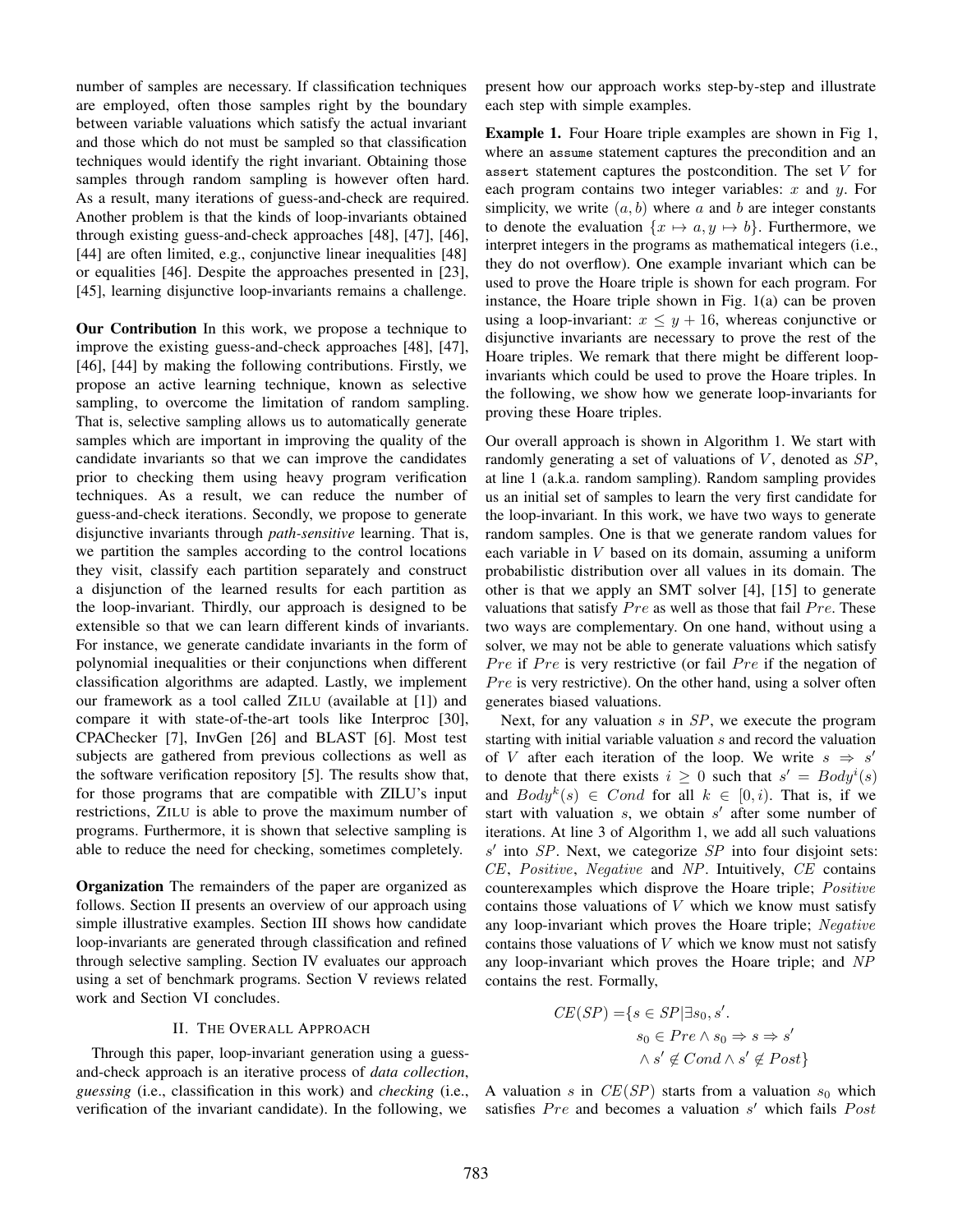1 assume(x<y); 2 while(x<y){ 3 if (x<0) x:=x+7; 4 else x:=x+10; 5 if (y<0) y:=y−10; 6 else y:=y+3; 7 } 8 assert(y ≤ x ≤ y + 16); (a) Invariant: x ≤ y + 16 1 assume(x>0 ∨ y>0); 2 while(x+y≤−2){ 3 if (x>0){ 4 x:=x + 1; 5 } else { 6 y:=y + 1; 7 } 8 } 9 assert(x>0 ∨ y>0); (b) Invariant: x > 0 ∨ y > 0 1 assume(x = 1 ∧ y = 0); 2 while(∗){ 3 x:=x + y; 4 y:=y + 1; 5 } 6 assert(x≥y); (c) Invariant: y ≥ 0 ∧ x ≥ y 1 assume(x < 0); 2 while(x < 0){ 3 x = x + y; 4 y++; 5 } 6 assert(y > 0); (d) Invariant: x < 0 ∨ y > 0

Fig. 1: Example Programs

when the loop terminates. If  $CE(SP)$  is non-empty, the Hoare triple is disproved.

$$
Positive(SP) = \{ s \in SP | \exists s_0, s'.
$$
  

$$
s_0 \in Pre \land s_0 \Rightarrow s \Rightarrow s'
$$
  

$$
\land s' \notin Cond \land s' \in Post \}
$$

 $Positive(SP)$  contains a valuation s if there exists a valuation  $s_0$  in SP which satisfies Pre and becomes s after zero or more iterations. Furthermore,  $s$  subsequently becomes  $s'$ , which satisfies *Post* when the loop terminates. Let  $Inv$  be any loopinvariant that proves the Hoare triple. Because  $s_0 \in Pre$ ,  $s_0 \in Inv$  since Inv satisfies condition (1). Since Inv satisfies condition (2) and  $Body(s_0) \in Inv$  if  $Body(s_0) \in Cond$ . By a simple induction, we prove  $s \in Inv$ .

$$
Negative(SP) = \{s \in SP | \exists s_0, s'.
$$
  

$$
s_0 \notin Pre \land s_0 \Rightarrow s \Rightarrow s'
$$
  

$$
\land s' \notin Cond \land s' \notin Post\}
$$

 $Negative(SP)$  is a valuation s which starts from a valuation  $s_0$ violating  $Pre$  and becomes a valuation  $s'$  which violates  $Post$ when the loop terminates. We show that  $s \notin Inv$  for all  $Inv$ satisfying condition (1), (2) and (3). Assume that  $s \in Inv$ , by condition (2),  $s'$  must satisfy  $Inv$  through a simple induction. By condition (3),  $s'$  must satisfy  $Post$ , which contradicts the definition of  $Negative(SP)$ .

$$
NP(SP) = SP - CE(SP) - Positive(SP) - Negative(SP)
$$

 $NP(SP)$  contains the rest of the samples. We remark that a valuation s in  $NP(SP)$  may or may not satisfy an invariant *Inv* which satisfies condition  $(1)$ ,  $(2)$  and  $(3)$ .

Example 2. Take the program shown in Fig. 1(a) as an example. Assume that the following three valuations are randomly generated:  $(1, 2)$ ,  $(10, 1)$  and  $(100, 0)$  at line 1. Three sequences of valuations are generated after executing the program with these three valuations:  $\langle (1, 2), (11, 5) \rangle$ ,  $\langle (10, 1) \rangle$  and  $\langle (100, 0) \rangle$ respectively. Note that the loop is skipped entirely for the latter two cases. After categorization, set  $CE(SP)$  is empty; *Positive*(*SP*) is  $\{(1, 2), (11, 5)\}$ ; *Negative*(*SP*) is  $\{(100, 0)\}$ ; and  $NP(SP)$  is  $\{(10, 1)\}.$ 

After obtaining the samples and labeling them as discussed above, method  $activeLearn(SP)$  at line 4 in Algorithm 1 Algorithm 1: Algorithm  $verify()$ 

- 1 let  $SP$  be a set of randomly generated valuations of  $V$ ; <sup>2</sup> while *not time out* do
- 3 add all valuations s' such that  $s \Rightarrow s'$  for some  $s \in SP$  into  $SP$ ;

4 call  $activeLearn(SP)$  to generate a candidate invariant  $\phi$ ;

5 return "proved" if the program is verified with  $\phi$ otherwise add the counterexample into SP;

is invoked to generate a candidate invariant  $\phi$ . We leave the details on how candidate invariants are generated in Section III, which is our main contribution in this work. Once a candidate is identified, we move on to check whether  $\phi$  satisfies condition (1), (2) and (3) at line 5. In particular, we check whether any of the following constraints is satisfiable or not using an SMT solver [4], [15].

$$
Pre \wedge \neg \phi \tag{4}
$$

$$
sp(\phi \land Cond, Body) \land \neg \phi \tag{5}
$$

$$
\phi \wedge \neg Cond \wedge \neg Post \tag{6}
$$

where  $sp(\phi \land Cond, Body)$  is the strongest postcondition obtained by symbolically executing program Body starting from precondition  $\phi \land Cond$  [16]. If all the three constraints are unsatisfiable, we successfully prove the Hoare triple with the loop-invariant  $\phi$ . If any of the constraints is satisfiable, a model in the form of a variable valuation is generated, which is then added to SP as a new sample. Afterwards, we restart from line 2, i.e., we execute the program with the counterexample valuations, collect and add the variable valuations after each iteration of the loop to the four categories accordingly, move on to active learning and so on.

**Example 3.** For the example shown in Fig. 1(a), a candidate invariant which is automatically learned is  $x-y \leq 16$ . It is easy to check that this candidate satisfies all the three conditions and thus the Hoare triple shown in Fig. 1(a) is proved. For Fig. 1(c), a candidate invariant returned by method  $activeLearn(SP)$  is as follows.

$$
490 + 16x - 9y \ge 0 \land 510 + 6x + 29y \ge 0 \land 56 - y \ge 0 \land 166 - 2x + 5y \ge 0
$$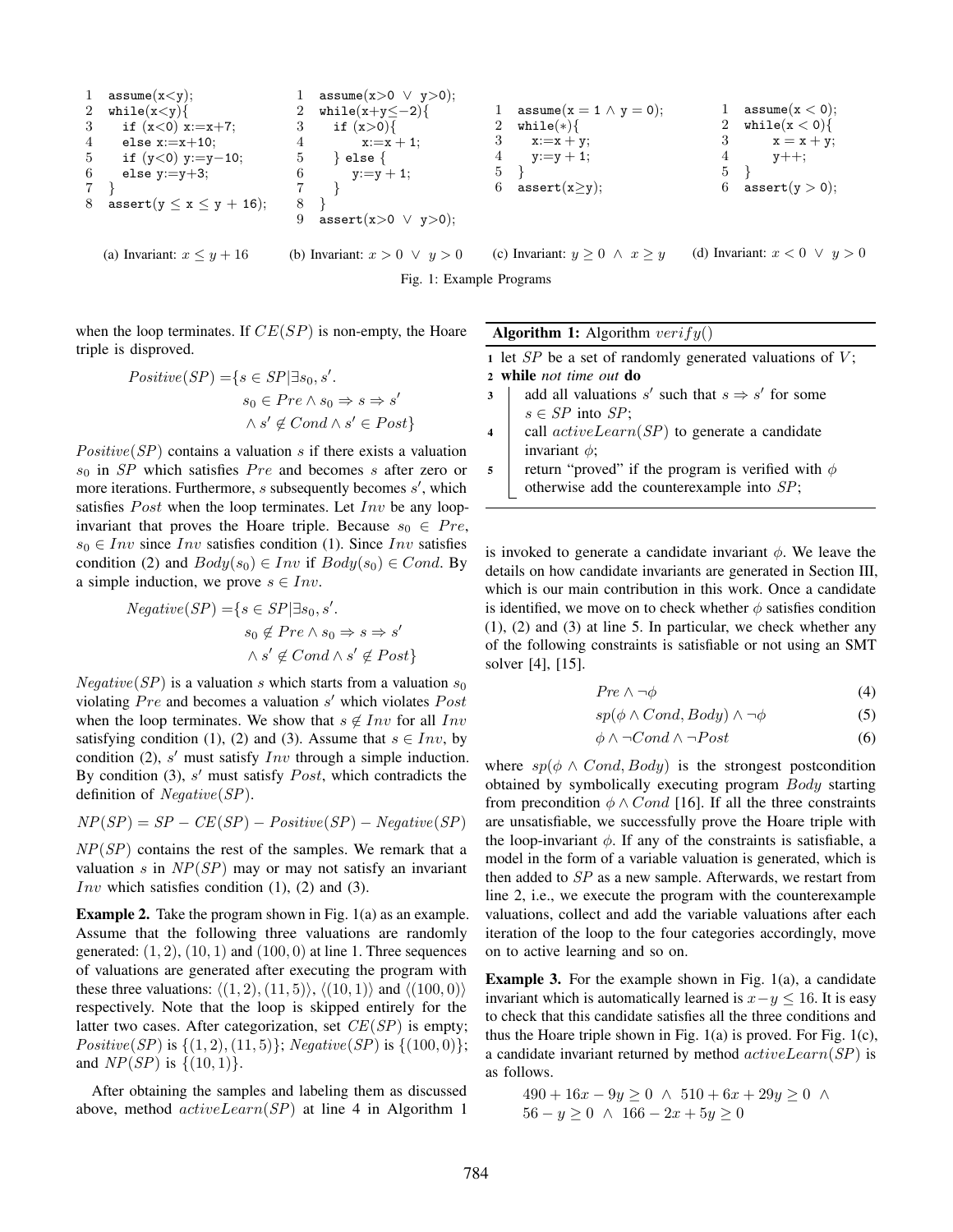## Algorithm 2: Algorithm  $activeLearn(SP)$

<sup>1</sup> while *true* do

- 2 if  $(CE(SP)$  is not empty) exit and report "disproved";
- $3$  let  $\phi$  be a set of candidates generated by  $classify(SP);$
- 4 if ( $\phi$  is the same as last iteration) return  $\phi$ ;
- 5 add selective Sampling( $\phi$ ) into SP;
- 6 add all valuations s' such that  $s \Rightarrow s'$  for some  $s \in SP$  into  $SP$ ;

A counterexample  $(-28, -11)$  is generated when we check the satisfiability of (5), which is then used to generate a new candidate. After multiple iterations of guess-and-check, the following invariant is generated.

$$
y \ge 0 \ \land \ x - y \ge 0 \ \land \ x \ge 1
$$

Different from the invariant in Fig. 1(d), this candiate still succeeds in proving the given Hoare triple. Thus, the loopinvariant is found.

# III. OUR APPROACH: CLASSIFICATION, ACTIVE LEARNING AND SELECTIVE SAMPLING

In this section, we present details on how candidate invariants are generated. Algorithm 2 shows how  $activeLearn(SP)$  is implemented in general, i.e., it iteratively generates a candidate through classification (at line 3) and improves it through selective sampling (at line 5) until a fixed point is reached. Note that once a counterexample is identified (at line 2), it exits and reports that the Hoare triple is disproved.

The method call  $classify(SP)$  in Algorithm 2 generates a candidate invariant based on classification techniques. Intuitively, since we know that valuations in  $Positive(SP)$  must satisfy  $Inv$  and valuations in  $Negative(SP)$  must not satisfy *Inv*, a predicate separating the two sets (a.k.a. a classifier) may be a candidate invariant. In the following, we fix two disjoint sets of samples  $P$  and  $N$  and discuss how to automatically generate classifiers separating  $P$  and  $N$ . For now,  $P$  can be understood as  $Positive(SP)$  and N can be understood as  $Negative(SP)$ . We discuss alternatives in Section III-D.

To automatically generate classifiers separating  $P$  and  $N$ , we apply existing classification techniques. There are many classification algorithms, e.g., [37], [40], [8]. In our approach, the classification algorithms must generate perfect classifiers. Formally, a perfect classifier  $\phi$  for P and N is a predicate such that  $s \in \phi$  for all  $s \in P$  and  $s \notin \phi$  for all  $s \in N$ . Furthermore, the classifier must be human-interpretable or can be handled by existing program verification techniques. In the following, we first briefly discuss how to generate conjunctive invariants using the approach proposed in [48] and then propose a path-sensitive approach to generate disjunctive invariants. Afterwards, we show how to improve candidate invariants systematically through selective sampling.

# *A. Conjunctive Invariants*

In the following, we show how to generate loop-invariants in the form:  $\phi_1 \wedge \phi_2 \wedge \cdots \wedge \phi_k$  where each  $\phi_i$  is a polynomial inequality up to certain degree, constituted by variables in V . Our approach is based on Support Vector Machines (*SVM*).

*SVM* is a supervised machine learning algorithm for classification and regression analysis [8]. In general, the binary classification functionality of *SVM* works as follows. Given P and N, *SVM* can generate a perfect classifier to separate them if there is any. We refer the readers to [39] for details on how the classifier is computed. In this work, we always choose the *optimal margin classifier* if possible. Intuitively, the optimal margin classifier could be seen as the strongest witness why P and N are different. *SVM* by default learns classifiers in the form of a linear inequality, i.e., a half space in the form of  $c_1x_1 + c_2x_2 + \cdots \ge k$  where  $x_i$  are variables in V and  $c_i$ are constant coefficients.

We can easily extend *SVM* to learn polynomial classifiers. Given  $P$  and  $N$  as well as a maximum degree  $d$  of the polynomial classifier, we can systematically map all the samples in P (similarly N) to a set of samples  $P'$  (similarly N') in a high dimensional space by expanding each sample with terms which have a degree up to  $d$ . For instance, assume that the maximum degree is 2, the sample valuation  $\{x \mapsto 2, y \mapsto 1\}$ in P is mapped to  $\{x \mapsto 2, y \mapsto 1, x^2 \mapsto 4, xy \mapsto 2, y^2 \mapsto 1\}.$ *SVM* is then applied to learn a perfect linear classifier for  $P'$  and  $N'$ . Mathematically, a linear classifier in the high dimensional space is the same as a polynomial classifier in the original space [29]. Note that the size of each sample in  $P'$ or  $N'$  grows rapidly with the increase of the degree and thus the above method is limited to polynomial classifiers with a relatively low degree.

A polynomial classifier can represent some classifiers in the form of disjunctive or conjunctive linear inequalities. For instance, the classifier  $(x \ge d_0 \land x \le d_1) \lor (x \ge d_2)$  where  $d_0 < d_1 < d_2$  are constants can be represented equivalently as the following polynomial inequality.

$$
x^{3} + (d_{0}d_{1} + d_{0}d_{2} + d_{1}d_{2})x^{2} - (d_{0} + d_{1} + d_{2})x - d_{0}d_{1}d_{2} \ge 0
$$

However, this representation transformation is not always possible, i.e., some conjunctive or disjunctive linear inequalities cannot be expressed as a polynomial classifier. One typical example is:  $x \geq 0 \land y \geq 0$ .

To generate conjunctive classifiers, we adopt the algorithm *SVM-I* proposed in [48]. The idea is to pick one sample s from N each time and identify a classifier  $\phi_i$  in the form of a polynomial inequality to separate P and  $\{s\}$ , remove all samples from N which can be correctly classified by  $\phi_i$ , and then repeat the process until  $N$  becomes empty. The conjunction of all the classifiers  $\phi_i$  is then a perfect classifier separating  $P$  and  $N$ . We refer the readers to [48] for details of the algorithm. We remark that if we switch  $P$  and  $N$ , the negation of the learned classifier using this algorithm is in the form of a disjunction of polynomial inequalities.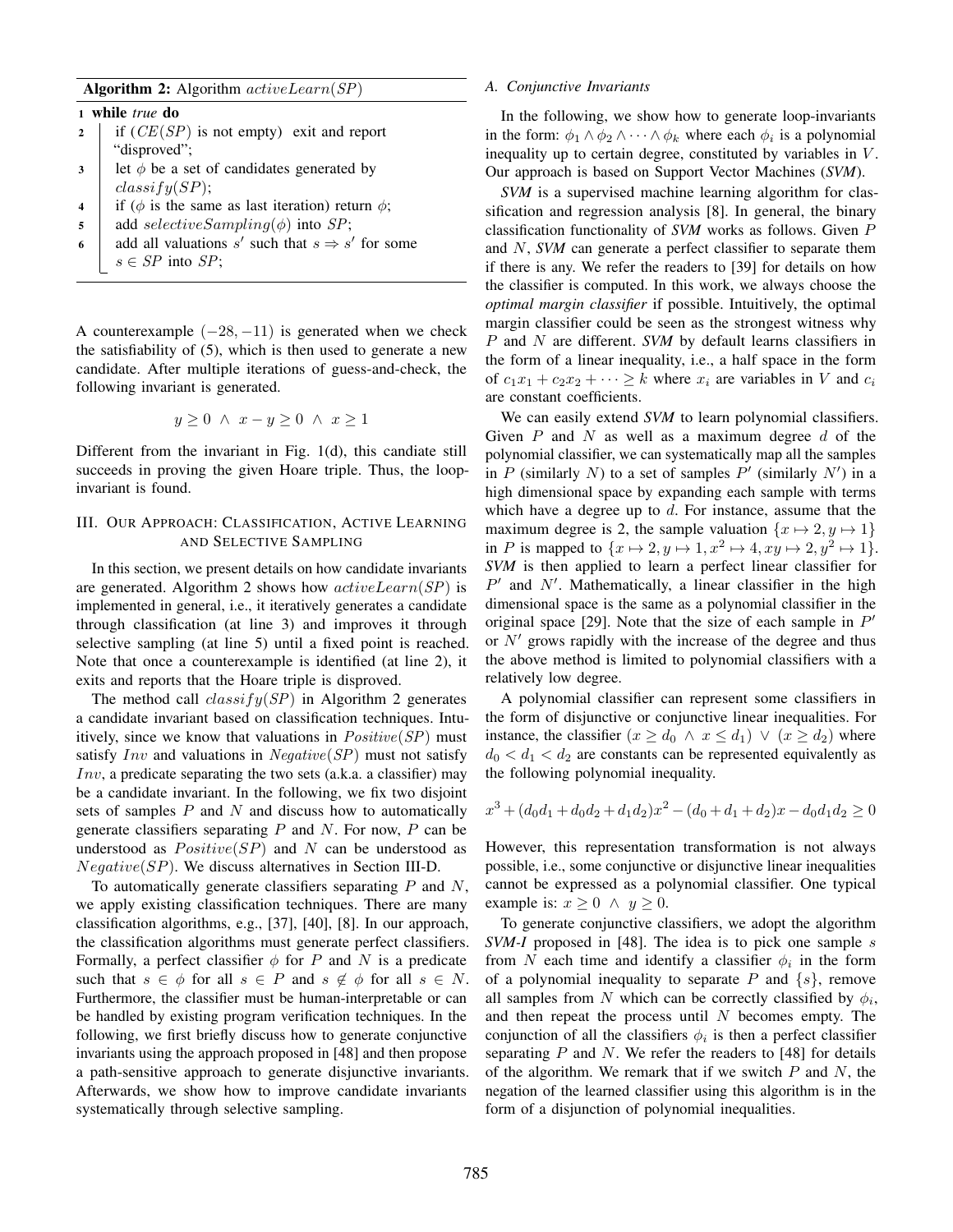# *B. Disjunctive Invariants*

It is often challenging to automatically generate disjunctive invariants [45], [23], whereas certain Hoare triples can only be proved with disjunctive invariants. Two examples are shown in Fig. 1(b) and Fig. 1(d). In the following, we show one way to learn disjunctive invariants, i.e., invariants in the general form of

$$
\phi_1 \vee \phi_2 \vee \cdots \vee \phi_m
$$

where each  $\phi_i = \varphi_{i,1} \wedge \varphi_{i,2} \wedge \cdots \wedge \varphi_{i,n}$  is a conjunctive polynomial inequality. Our observation is that disjunctive invariants are often required to prove certain Hoare tripe because the program contains branching commands (i.e., if and while). For instance, proving the Hoare triple shown in Fig. 1(b) requires a disjunctive loop-invariant, which is largely due to the branch at line 3. Based on this observation, we propose to learn disjunctive invariants through path-sensitive classification.

Without loss of generality, we assume that the loop body Body can be modeled as a transition system  $(C, init, end, T, L)$ . C is a finite set of control locations.  $init \in C$  is a unique entry point (i.e., the start of the program).  $end \in C$  is a unique exit point (i.e., the end of the program, which is assumed to be always reachable).  $T: C \rightarrow C$  is a transition function<sup>2</sup> which captures the control flow. Lastly,  $L$  is a labeling function which labels each transition with a pair  $(g, f)$  where g is a guard condition and f is a function updating variable valuation. Note that  $g$  is used to model branching conditions whereas  $f$  is used to model program statements like assignments. For instance, the loop body in the first program in Fig. 1(b) can be modeled as a transition system with four control locations representing line 3, 4, 5 and 6; and the transition from the control location representing line 3 to the one representing line 4 is labeled with a guard condition  $x > 0$  and a function which does not change any variable valuation.

Given a valuation  $s$  of  $V$  satisfying the loop condition  $Cond$ , we can obtain a unique path through the program  $path(s) =$  $\langle c_1, c_2, \cdots, c_k \rangle$  where  $c_i \in C$  for all i such that  $c_1 = init$ ,  $c_k = end$  and every guard condition along the path is satisfied. For instance, given the loop body in Fig. 1(b) and valuation  ${x \mapsto 0, y \mapsto -3}$ , the unique path is  $\langle 3, 5, 6 \rangle$ . If s violates the loop condition Cond, we set  $path(s)$  to be an empty sequence. Intuitively,  $path(s)$  is the set of sequence of control locations visited by s in one iteration of the loop.

Our path-sensitive classification starts with partitioning  $P$ into a set of disjoint partitions such that for each partition  $P_i$ ,  $path(s) = path(s')$  for all valuation s and s' in  $P_i$ . For each  $P_i$ , we can construct a unique path condition  $pc_i$ , i.e., a formula over the symbolic variables in  $V$  and the accumulated constraints which the symbolic variables must satisfy in order for an execution to follow the corresponding path. For instance, given the program shown in Fig. 1(b), if  $P$  is set to be  $Positive(SP)$ , we have three partitions. The first one contains

all valuations s with  $path(s)$  being  $\langle 3, 4 \rangle$  whose path condition is  $x + y \le -2 \land x > 0$ ; the second one contains all valuations s with  $path(s)$  being  $\langle 3, 5, 6 \rangle$  whose path condition is  $x + y \le -2 \wedge x \le 0$  and the last one contains all valuations s with path(s) being  $\langle \rangle$  whose path condition is  $x + y > -2$ .

Next, we apply the approach presented in Section III-A to learn a conjunctive classifier for each partition  $P_i$ , i.e., we learn a classifier  $\phi_i$  for separating  $P_i$  from  $N_i$ . Then the disjunction  $\bigvee_i (\phi_i \wedge pc_i)$  is a perfect classifier separating P from N. Since  $\phi_i$  is a conjunctive predicate, we learn candidate invariants in the form of disjunction of conjunction of polynomial inequalities.

**Example 4.** Though the program shown in Fig. 1(d) contains no if command, variable valuations in  $Positive(SP)$  can be partitioned into two partitions according to our definition: one containing those visit line 3 and 4, the other containing those skipping the loop. In the following, we show how to learn a disjunctive loop-invariant based on these two partitions. Note that a valuation s is in  $Negative(SP)$  only if  $s \in (y \leq 0 \land x \geq 0)$ 0). If we have every valuation of  $V$  for these two partitions, a classifier we could learn for the former partition is  $x < 0$ (i.e., a valuation must satisfy the invariant if it enters the loop) and the classifier we learn for the latter partition is  $y > 0$ . As a result, conjuncted with the path condition, we learn the candidate invariant:  $(x < 0 \land x < 0) \lor (y > 0 \land x \ge 0)$ which can be simplified as  $x < 0 \lor y > 0$  and proves the Hoare triple.

We remark that in the above discussion, we assume that we can obtain every variable valuation, which is often infeasible in practice as there are too many of them. In the following subsection, we aim to solve this problem.

#### *C. Active Learning and Selective Sampling*

One fundamental problem with applying machine learning techniques to learn loop-invariants is that we often have only a limited set of samples. That is, with the limited samples in  $Positive(SP)$  and  $Negative(SP)$ , it is unlikely that we can obtain an "accurate" classifier. For instance, as shown in Example 2,  $Positive(SP)$  is  $\{(1, 2), (11, 5)\}$  and  $Negative(SP)$  is  $\{(100, 0)\}$ . A linear classifier identified using *SVM* for this example is:  $3x - 10y \le 152$ . Although this classifier perfectly separates the two sets, it is not useful in proving the Hoare triple and is clearly the result of having limited samples. One obvious way to overcome this problem is to generate more samples. However, often a large number of samples are necessary in order to learn the correct classifier. One particular reason is that we often need the samples right on the classification boundary in order to learn the correct classifier, which are often difficult to obtain through random sampling. In existing guess-and-check approaches [48], [47], [46], [44], [19], [18], the problem is overcome by checking whether the candidate invariant proves the Hoare triple through program verification. That is, new samples are obtained from counterexamples generated by the program verification engine, which are then used to refine the classifier. The issue is that

<sup>&</sup>lt;sup>2</sup>It is a function as we assume  $Body$  is deterministic.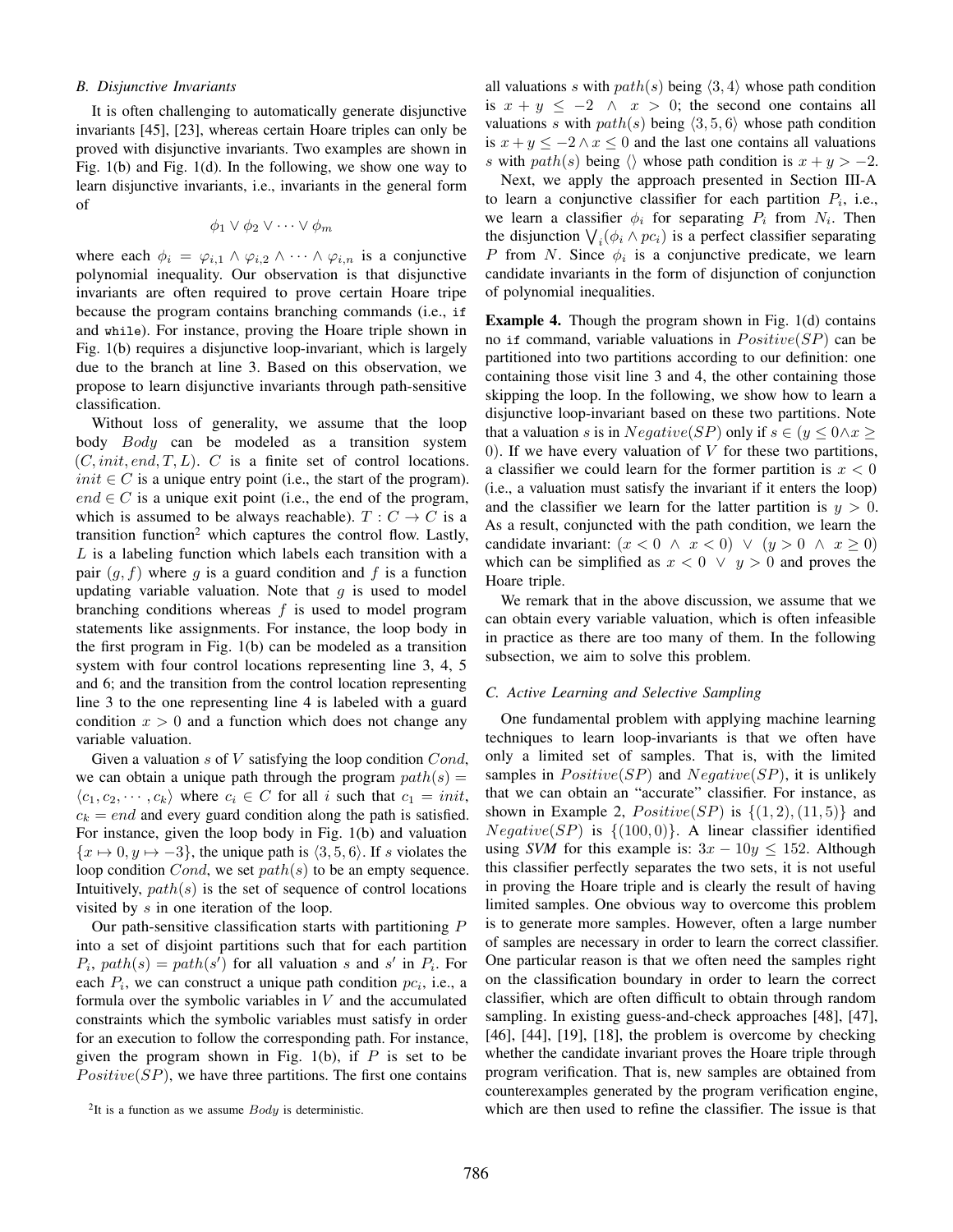often many iterations of guess-and-check are required before the invariant would converge to the correct one.

Researchers in the machine learning community have studied extensively on how to overcome the problem of limited samples. One of the remedies is active learning [43]. Active learning is proposed in contrast to passive learning. A passive learner learns from a given set of samples that it has no control over, whereas an active learner actively selects what samples to learn from. It has been shown that an active learner can sometimes achieve good performance using far fewer samples than would otherwise be required by a passive learner [49], [50]. Active learning can be applied for classification or regression. In this work, we apply it for improving the candidate invariants generated by the above-discussed classification algorithms.

A number of different active learning strategies on how to select the samples have been proposed. For instance, version space partitioning [41] tries to select samples on which there is maximal disagreement between classifiers in the current version space (e.g., the space of all classifiers which are consistent with the given samples); uncertainty sampling [32] maintains an explicit model of uncertainty and selects the sample that it is least confident about. The effectiveness of these strategies can be measured in terms of the labeling cost, i.e., the number of labeled samples needed in order to learn a classifier which has a classification error bounded by some threshold  $\epsilon$ . For some classification algorithms, it has been shown that active learning reduces the labeling cost from  $\Omega(\frac{1}{\epsilon})$  to the optimal  $O(d \lg \frac{1}{\epsilon})$  where d is the dimension of the samples [21], [14]. That is, if passive learning requires a million samples, active learning may require just lg 1000000 ( $\approx$  20) to achieve the same accuracy.

In this work, we adopt the active learning strategy for *SVM* proposed in [42], called selective sampling, to improve the invariant candidates. This strategy has been shown to be effective in achieving a high accuracy with fewer examples in different applications [49], [50]. In particular, at line 5 of Algorithm 2, after obtaining a classifier  $\phi$  based on existing samples in SP, we apply method selectiveSampling( $\phi$ ) to selectively generate new samples. It works by generating multiple samples on the current classification boundary  $\phi$ . Afterwards, the samples are added into SP at line 5 and 6 and we repeat from line 2 until the classifier converges.

The implementation of selectiveSampling depends on the type of classifiers. For classifiers in the form of linear inequalities, identifying samples on the classification boundary is straightforward, i.e., by solving an equation. In the above example, given the current classifier  $3x - 10y \le 152$ , we apply selective sampling and generate new valuations  $(7, -13)$ and  $(14, -11)$  by solving the equation  $3x - 10y = 152$ . For classifiers in the form of polynomial inequalities, the problem is more complicated since existing solvers for multi-variable polynomial equations have limited scalability. We thus use a simple approach to identify solutions of a polynomial equation, which we illustrate through an example in the following. Assume that we learn the classifier:  $-4x^2 + 2y \ge -11$ . The following steps are applied for selective sampling.

- 1) Choose a variable in the classifier, e.g.,  $x$ .
- 2) Generates random value for all other variables. For example, we let  $y$  be 12.
- 3) Substitute the variables in the classifiers with the generated values and solve the univariable equation, e.g.,  $-4x^2 + 24 = -11$ . If there is no solution, go back to (1) and retry. In our example,  $x \approx 2.9580$ .
- 4) Roundoff the values of all the variables according to their types in the program. In our example, we obtain the valuation  $(3, 12)$ .

In the case that a conjunctive or disjunctive classifier is learned, we apply above selective sampling approach to every clause in the classifier to obtain new samples. With the help of active learning and selective sampling, we can often reduce the number of learn-and-check iterations. As the empirical studies shown in Section IV, one iteration of guess-and-check is sufficient in some cases to prove the Hoare triple.

Advantages of Selective Sampling In the following, we briefly discuss why selective sampling is helpful from a high-level point of view. In this work, we collect samples in three different ways. Firstly, random sampling provides us an initial set of samples. The cost of generating a random sample is often low. However, we often need a huge number of random samples in order to learn accurately. Secondly, selective sampling has a slightly higher cost as it requires us to solve some equation system. However, it has been shown that selective sampling is often beneficial compared to random sampling [49], [50]. The last way of sampling is sampling through verification. When a candidate invariant fails any of the three conditions (1), (2) and (3) in the candidate verification stage, the verifier provides counter-examples, which are added as new samples. Sampling through verification provides useful new samples by paying a high cost. Furthermore, for complex programs, sampling through verification may not be feasible due to the limited capability of existing program verification techniques. Thus, in this work, our approach is to start with random sampling, use selective sampling to improve the classifier as much as possible and apply sampling through verification only as the last resort.

Fig. 2 visualizes how different sampling methods work in a 2-D plane. We start with the figure in the top-left corner, where the dots are the samples obtained through random sampling. The (green) area above the line represents the space covered by the actual invariant. Based on these samples, a classifier (shown as the red line) is learnt to separate the random samples, as shown in the top-right figure. Selective sampling allows us to identify those samples along the classification boundary, as shown in the bottom-left figure. In comparison, sampling through verification would provide us a sample between the two lines, as shown in the bottom-left figure. The classifier will be improved by either selective sampling or sampling through verification, as shown in the bottom-right figure. The benefit of always applying selective sampling before applying sampling through verification is that sampling through verification is often costly or even worse, not available due to the limitation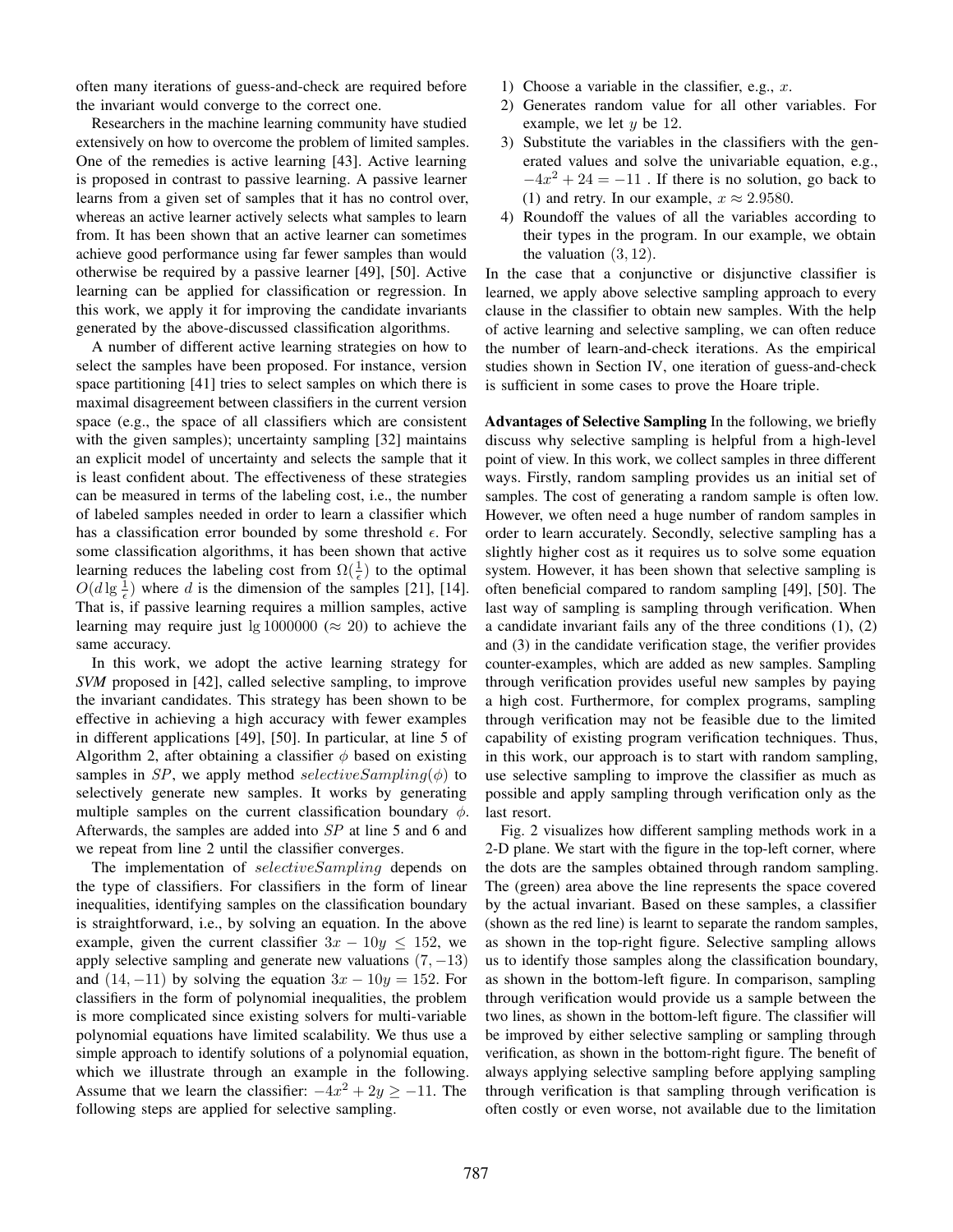

Fig. 2: Sampling Approaches

of existing program verification techniques. Thus we would like to avoid it as much as possible.

## *D. Making Use of Undetermined Samples*

So far we have focused on learning and refining classifiers between  $Positive(SP)$  and  $Negative(SP)$  as candidate invariants. The question is then: how do we handle those valuations in  $NP(SP)$ ? If we simply ignore them, there may be a gap between  $Positive(SP)$  and  $Negative(SP)$  and as a result, the learnt classifier may not converge to the invariant we want, even with the help of active learning. This is illustrated in Fig. 3, where the set of valuations in  $Positive(SP)$  (marked with +),  $Negative(SP)$  (marked with –) and  $NP(SP)$  (marked with ?) for the example in Fig. 1(a) are visualized in a 2-D plane. Many samples between the line  $x = y$  and  $x - y = 16$  may be contained in  $NP(SP)$ . As a result, without considering the samples in  $NP(SP)$ , a classifier located in the  $NP(SP)$  region (e.g.,  $x - y \le 10$ , or  $x - y \le 13$ ) may be learned to perfectly classify  $Positive(SP)$  and  $Negative(SP)$ . Worse, identifying more samples may not be helpful in improving the classifier if the new samples are in  $NP(SP)$ .

To solve the problem, in addition to learn a classifier separating  $Positive(SP)$  and  $Negative(SP)$ , we learn candidate invariants making use of  $NP(SP)$ . In principle, we should enumerate all the possible categorization of the samples in  $NP(SP)$  and run classification algorithm on each of them. However at most time it is very time-consuming and instead we only try two extreme case in our implementation, which is far from perfect and will be refined in the future. In our current setting, we learn classifiers separating  $Positive(SP)$ from  $Negative(SP) \cup NP(SP)$  (i.e., assuming valuations in  $NP(SP)$  fail the actual invariant), and classifiers separating  $Negative(SP)$  from  $Positive(SP) \cup NP(SP)$  (i.e., assuming valuations in  $NP$  satisfy the actual invariant). For the example in Fig. 1(a), if we focus on classifiers in the form of linear inequalities, the classifier separating  $Positive(SP)$  from the



Fig. 3: Samples Visualization

rest converges to NULL (no such classifier), whereas the classifier separating  $Negative(SP)$  from the rest converges to  $x - y \le 16$ , which can be used to prove the Hoare triple. Note that this is orthogonal to which classification algorithm is used and whether selective sampling is applied.

#### IV. IMPLEMENTATION AND EVALUATION

We have implemented our approach for loop-invariant generation in a tool called ZILU (available at [1]). For candidateinvariant verification, we modify the KLEE project [9] to symbolically execute C programs prior to invoking Z3 [15] for checking satisfiability of condition (4), (5) and (6). We remark that, as a concolic testing engine, KLEE may concretely execute the programs and return under-approximated abstraction. This may affect the soundness of our system. To overcome this problem, we detect those path conditions produced from concrete executions and return a sound abstraction (i.e., true).

Our evaluation subjects include a set of C programs gathered from multiple resources, such as previous publications (e.g., [23], [18], [48], [22], [30], [17]) and the software verification competitions 2017 (SV-Comp [5]). We remark that the loops in these benchmark programs often contain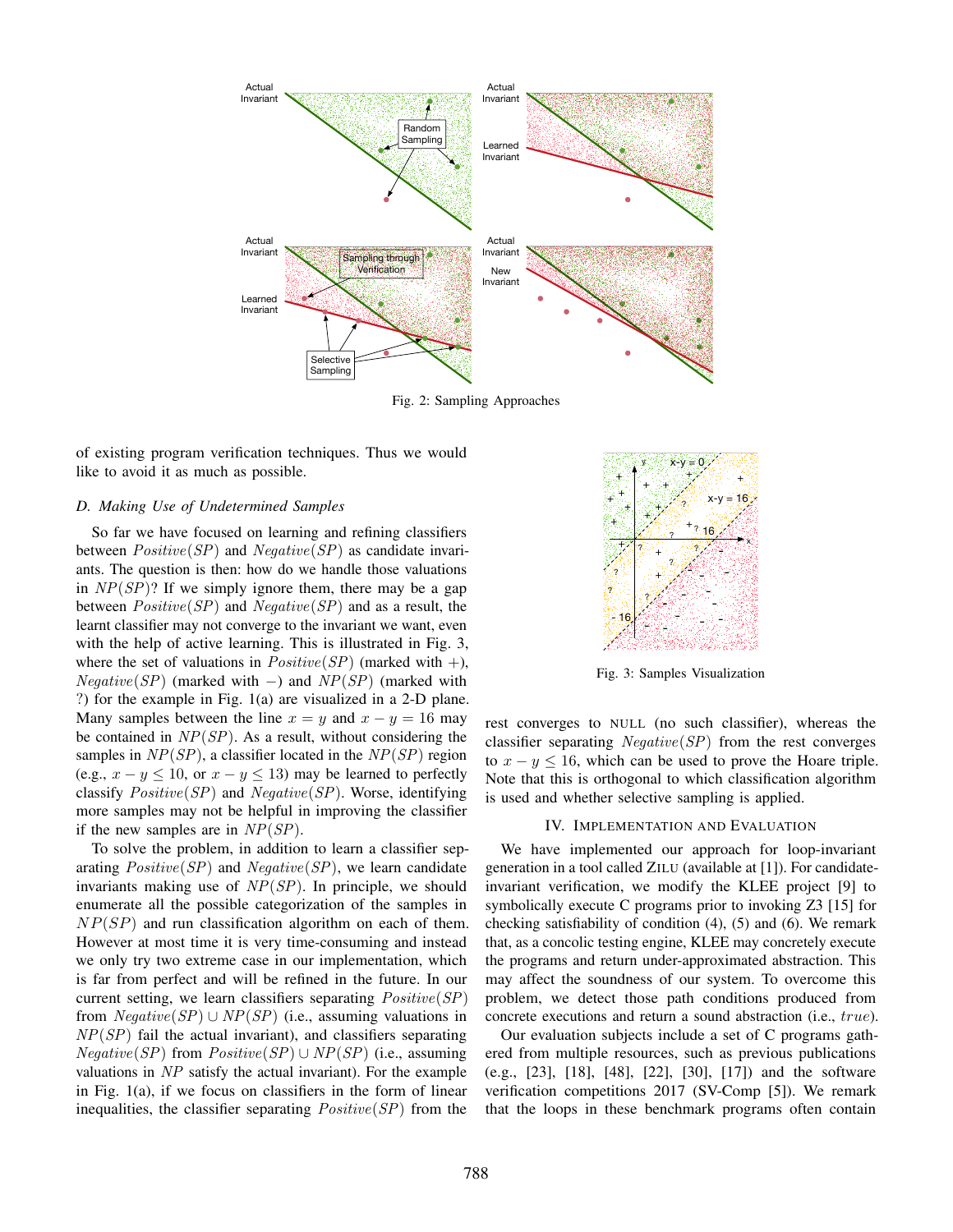non-deterministic choices, which are often used to model I/O environment (e.g., an external function call). As nondeterminism is beyond the scope of this work in general, we manually examine each program to check whether our assumption is satisfied or not, i.e., whether the non-determinism is relevant in satisfying the post-condition or not. Only those programs which do not satisfy our assumption are excluded from our experiments. For those which do satisfy our assumption, we replace those non-determinism with random free boolean variables. In total, out of the 323 benchmark programs we gathered, 59 programs are excluded as they do not satisfy their specification; 140 programs are excluded as they do not have non-trivial precondition or postcondition or the loop body contains unsupported constructs like 'break' or 'goto' statement; 59 are excluded as they contain unsupported operations such as array operation; 8 are excluded due to multiple loops; and 15 are excluded due to non-determinism. We also exclude programs which are trivial to prove and copies of the same program. Furthermore, we construct 11 programs (benchmarks[43-53] in the table) due to lack of programs requiring polynomial or disjunctive invariants in these benchmarks. All 53 programs are available at [1].

The parameters in our experiments are set as follows. For random sampling, we generate 10 random values for every input variable of a program from their default ranges. During selective sampling, we generate 2 values for every input variable along the classification boundary. The ratio between random samples and selective samples is thus 5:1, which we consider to be reasonable as selective sampling is slightly more costly. When we invoke LibSVM for classification, the parameter  $C$ (which controls the trade-off between avoiding misclassifying training examples and enlarging decision boundary) and the inner iteration for *SVM* learning are set to their maximum value so that it generates only perfect classifiers. During candidate verification, integer-type variables in programs are encoded as integers in Z3 (not as bit vectors). Since we have different ways of setting the samples for classification, e.g., by setting the two sets of samples  $P$  and  $N$  differently as discussed in Section III-D, and different classification algorithms (linear vs. polynomial or conjunctive vs. disjunctive), we simultaneously try all combinations and terminate as soon as either the Hoare triple is proved or disproved. For polynomial inequalities, the maximum degree is bounded by 4. In order to give priority to simpler invariants, we look for a polynomial classifier with degree  $d$  only if we cannot find any polynomial classifier with lower degree. All of the experiments are conducted using x64 Ubuntu 14.04.1 (kernel 3.19.0-59 generic) with 3.60 GHz Intel Core i7 and 32G DDR3. *Each experiment is executed five times since there is randomness in our approach and we report the median as the result.*

In order to evaluate our approach in learning loop-invariants, we investigate the following research questions:

RQ1 The first research question which we would like to answer is: *does selective sampling help to reduce the number of guessand-check iterations?* We compare ZILU with and without selective sampling. The results are summarized in Table I. The

first column shows the number of the program; the second column shows the type of loop-invariant needed to prove the Hoare triple; and the next six columns show details on verifying the Hoare triple with and without selective sampling. We compare the total number of samples generated and the number of guess-and-check iterations. To reduce randomness, the same set of initial random samples are used in both settings. Each experiment has a time limit of 10 minutes. The winner of each measurement is highlighted boldly.

The results show that ZILU successfully verifies all programs with help of selective sampling, and fails to verify 9 programs without selective sampling. For these 9 programs, ZILU timeouts due to too many guess-and-check iterations. This clearly evidences the usefulness of selective sampling. Furthermore, in 36 cases, selective sampling helps to reduce the number of guess-and-check iterations. Though it rarely happens, due to the randomness in our approach, it may happen that the right invariant is learned by luck with fewer samples. This happens in 3 cases (i.e., 5%) where ZILU without selective sampling has fewer (by 1 or 2) iterations.

*We would like to highlight that for 10 programs,* ZILU *is able to learn the correct invariant within one guess-and-check iteration with selective sampling*. It is never the case without selective sampling. Furthermore, it happens when the invariant is a linear inequality. We remark that being able to learn the correct invariant without program verification is useful for handling complex programs. That is, even if we are unable to automatically verify the generated invariant due to the limitation of existing program verification techniques, ZILU's result is still useful in these cases as the generated invariant can be used to manually verify the program.

In addition, we observe that ZILU often takes more samples and guess-and-check iterations to learn conjunctive or disjunctive invariants. On average, ZILU takes 1.7, 3, 5.9 and 4.5 guess-and-check iterations to learn linear, polynomial, conjunctive and disjunctive loop-invariants. For conjunctive invariants, more iterations are needed because the algorithm adopted from [48] for learning conjunctive classifiers often requires more samples before convergence. For disjunctive invariants, this is because we need sufficient samples in each partition in order to learn the right invariant.

RQ2 The second research question which we would like to answer is: *does selective sampling incur significant overhead?* This is a valid question as selective sampling requires solving equation systems. In Table I, we show the total execution time of both ZILU with and without selective sampling. It can be observed that the overhead of selective sampling is reasonable. All programs are verified with 2 minutes. A close look reveals that most of the time is spent on classification and selective sampling. For 29 programs, the overall time is reduced with selective sampling, due to a reduced number of guess-and-check iterations. ZILU often takes more time to learn conjunctive, polynomial or disjunctive invariants. This is because in such a case, *SVM* classification is invoked many times in one guess-and-check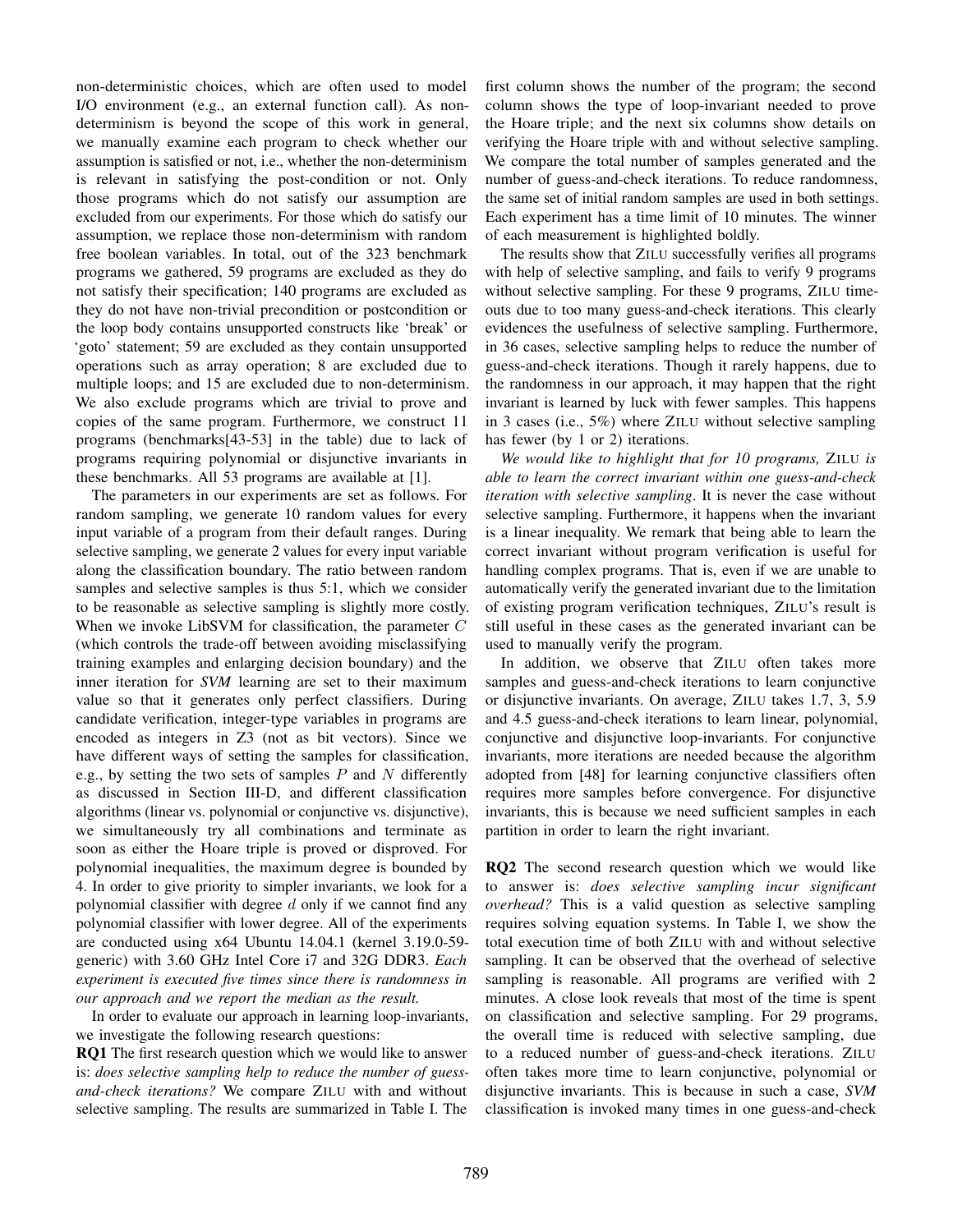TABLE I: EXPERIMENTAL RESULTS

|             |             | ZILU with Selective Sampling |                  | ZILU without Selective Sampling |                |                         |              |           |            |              |                  |
|-------------|-------------|------------------------------|------------------|---------------------------------|----------------|-------------------------|--------------|-----------|------------|--------------|------------------|
| benchmark   | type        | <b>‡sample</b>               | titer            | time(s)                         | <b>‡sample</b> | titer                   | time(s)      | Interproc | CPAChecker | <b>BLAST</b> | InvGen           |
| benchmark01 | conjunctive | 136                          | 9                | 8.34                            | 63             | 13                      | 12.79        |           | 3.19       | ✓            |                  |
| benchmark02 | linear      | 29                           | 1                | 3.06                            | 12             | 2                       | 2.68         | ✓         | 3.73       | ✓            | ✓                |
| benchmark03 | linear      | 62                           | $\boldsymbol{2}$ | 2.88                            | 22             | $\overline{\mathbf{c}}$ | 2.88         | √         | 3.57       | ✓            | ✓                |
| benchmark04 | conjunctive | 197                          | 5                | 8.71                            | 35             | 5                       | 3.93         | ✓         | 3.26       | ✓            | ✓                |
| benchmark05 | conjunctive | 444                          | 12               | 10.83                           | 42             | 12                      | 6.66         | Х         | 3.51       | ✓            | ✓                |
| benchmark06 | conjunctive | 166                          | 4                | 4.48                            | 34             | 4                       | 3.53         | ✓         | 3.55       | ✓            | ✓                |
| benchmark07 | linear      | 110                          | $\mathbf{2}$     | 3.85                            | to             | to                      | to           | Х         | Х          | Х            | X                |
| benchmark08 | linear      | 117                          | 3                | 3.96                            | 33             | 3                       | 3.28         | Х         | Х          | to           | ✓                |
| benchmark09 | conjunctive | 145                          | 5                | 4.06                            | 25             | 5                       | 4.08         | ✓         | 3.20       | ✓            | ✓                |
| benchmark10 | conjunctive | 213                          | 25               | 37.06                           | to             | to                      | to           | Х         | 3.26       | ✓            | ✓                |
| benchmark11 | linear      | 81                           | $\mathbf{1}$     | 5.6                             | 22             | $\overline{c}$          | 55.95        | ✓         | 3.32       | ✓            | ✓                |
| benchmark12 | linear      | 262                          | 4                | 7.55                            | 74             | 44                      | 16.22        | ✓         | 3.16       | ✓            | ✓                |
| benchmark13 | conjunctive | 240                          | 6                | 15.2                            | 36             | 6                       | 4.54         | ✓         | 3.18       | ✓            | ✓                |
| benchmark14 | linear      | 31                           | $\mathbf{1}$     | 2.78                            | 12             | $\overline{c}$          | 2.95         | ✓         | 3.40       | ✓            | ✓                |
| benchmark15 | conjunctive | 331                          | 8                | 77.21                           | to             | to                      | to           | ✓         | 3.76       | ✓            | ✓                |
| benchmark16 | conjunctive | 87                           | 3                | 3.96                            | 23             | 3                       | 3.63         | ✓         | 3.42       | ✓            | ✓                |
| benchmark17 | conjunctive | 154                          | 4                | 4.2                             | 34             | 4                       | 3.5          | ✓         | 3.63       | ✓            | ✓                |
| benchmark18 | conjunctive | 406                          | 10               | 65.65                           | 39             | 9                       | 21.31        | ✓         | 3.67       | ✓            | ✓                |
| benchmark19 | conjunctive | 345                          | 9                | 10.34                           | 40             | 10                      | 8.09         | ✓         | 3.68       | ✓            | ✓                |
| benchmark20 | conjunctive | 148                          | 4                | 4.79                            | 34             | 4                       | 8.44         | Х         | X          | ✓            | ✓                |
| benchmark21 | disjunctive | 72                           | 3                | 91.92                           | to             | to                      | to           | Х         | 3.39       | ✓            | X                |
| benchmark22 | conjunctive | 158                          | 6                | 34.46                           | 93             | 13                      | 44.78        | Х         | 3.71       | Х            | X                |
| benchmark23 | conjunctive | 170                          | 6                | 18.83                           | to             | to                      | to           | ✓         | 47.82      | to           | ✓                |
| benchmark24 | conjunctive | 357                          | 9                | 55.42                           | 38             | 8                       | 26.97        | Х         | 3.64       | ✓            | ✓                |
| benchmark25 | linear      | 31                           | $\mathbf{1}$     | 4.3                             | 12             | $\overline{c}$          | 4.31         | ✓         | 3.05       | ✓            | ✓                |
| benchmark26 | linear      | 57                           | $\mathbf{1}$     | 83.57                           | 22             | $\mathfrak{2}$          | 60.2         | ✓         | 3.63       | ✓            | ✓                |
| benchmark27 | linear      | 104                          | $\mathbf{2}$     | 28.34                           | 33             | 3                       | 3.32         | ✓         | 3.39       | ✓            | ✓                |
| benchmark28 | linear      | 66                           | $\overline{2}$   | 5.32                            | 22             | $\overline{2}$          | 5.07         | Х         |            |              | X                |
| benchmark29 | linear      |                              | $\mathbf{1}$     | 4.69                            | 24             | 4                       |              | ✓         | Х<br>3.09  | Х<br>✓       | ✓                |
|             |             | 36                           |                  |                                 | 24             | $\overline{4}$          | 6.31<br>5.76 |           |            | ✓            | ✓                |
| benchmark30 | conjunctive | 83                           | 3                | 6.27                            |                |                         |              | ✓         | 3.40       |              |                  |
| benchmark31 | disjunctive | 30                           | $\overline{2}$   | 28.06                           | 40             | 4                       | 72.18        | Х         | 3.61       | ✓            | X<br>✓           |
| benchmark32 | linear      | 33                           | $\mathbf{1}$     | 11.6                            | 12             | $\mathfrak{2}$          | 15.68        | ✓         | 3.41       | ✓            |                  |
| benchmark33 | linear      | 37                           | $\mathbf{1}$     | 9.94                            | 12             | $\overline{c}$          | 13.46        | ✓         | 3.45       | ✓            | ✓                |
| benchmark34 | conjunctive | 345                          | 9                | 75.36                           | 37             | 7                       | 27.43        | ✓         | 4.04       | ✓            | ✓                |
| benchmark35 | linear      | 39                           | $\mathbf{1}$     | 10.45                           | 12             | $\overline{\mathbf{c}}$ | 13.14        | ✓         | 3.61       | ✓            | ✓                |
| benchmark36 | conjunctive | 83                           | 3                | 6.64                            | 23             | 3                       | 6.2          | ✓         | 3.28       | ✓            | ✓                |
| benchmark37 | conjunctive | 104                          | 4                | 7.84                            | 24             | 4                       | 19.87        | ✓         | 3.40       | ✓            | ✓                |
| benchmark38 | conjunctive | 108                          | 4                | 26.06                           | 24             | 4                       | 25.72        | ✓         | 3.51       | ✓            | ✓                |
| benchmark39 | conjunctive | 112                          | 4                | 19.89                           | 24             | 4                       | 18.83        | Х         | 3.65       | ✓            | ✓                |
| benchmark30 | polynomial  | 180                          | 4                | 34.05                           | 25             | 5                       | 38.76        | Х         | X          | Х            | X                |
| benchmark41 | conjunctive | 263                          | 5                | 17.1                            | 68             | 7                       | 14.15        | ✓         | 3.70       | ✓            | ✓                |
| benchmark42 | conjunctive | 334                          | 6                | 54.38                           | to             | to                      | to           | ✓         | 3.33       | ✓            | ✓                |
| benchmark43 | conjunctive | 214                          | $\mathbf{2}$     | 45.04                           | to             | to                      | to           | Х         | 3.42       | ✓            | ✓                |
| benchmark44 | disjunctive | 40                           | 4                | 24.71                           | 24             | 4                       | 16.5         | ✓         | 3.34       | ✓            | ✓                |
| benchmark45 | disjunctive | 51                           | 3                | 5.23                            | 56             | 16                      | 7.19         | Х         | 3.31       | ✓            | X                |
| benchmark46 | disjunctive | 194                          | 9                | 23.17                           | 122            | 32                      | 19.91        | Х         | 3.41       | ✓            | $\boldsymbol{x}$ |
| benchmark47 | linear      | 61                           | $\mathbf{1}$     | 63.55                           | to             | to                      | to           | ✓         | 3.61       | ✓            | $\checkmark$     |
| benchmark48 | linear      | 297                          | 3                | 25.93                           | 34             | 4                       | 17.03        | ✓         | 3.77       | ✓            | ✓                |
| benchmark49 | linear      | 80                           | $\mathbf{2}$     | 37.52                           | 34             | 4                       | 16.77        | ✓         | 3.36       | ✓            | ✓                |
| benchmark50 | linear      | 90                           | $\overline{2}$   | 13.63                           | 22             | $\mathbf{2}$            | 14.83        | ✓         | 3.51       | ✓            | ✓                |
| benchmark51 | polynomial  | 48                           | $\mathbf{2}$     | 12.2                            | 42             | $\overline{4}$          | 22           | Х         | 3.25       | ✓            | ✓                |
| benchmark52 | polynomial  | 180                          | 4                | 69.99                           | to             | to                      | to           | Х         | Х          | Х            | Х                |
| benchmark53 | polynomial  | 176                          | 3                | 61.71                           | 105            | 5                       | 63           | Х         | Х          | Х            | X                |
|             |             |                              |                  |                                 |                |                         |              |           |            |              |                  |

iteration. Comparing the number of samples generated for each program, it can be observed that ZILU with selective sampling often generates more samples. This is expected as we generate multiple samples for each call of selectiveSampling, whereas only one sample is generated during the verification phase. This is because sampling through verification has, in general, a high cost and we aim to avoid it as much as possible.

RQ3 The third research question is: *does* ZILU *outperform existing state-of-the-art program verification tools on verifying these programs?* Ideally, we would like to compare with those tools reported in [48], [47], [46], [44], [19], [18]. Unfortunately, those tools are not maintained. We instead compare ZILU with four state-of-the-art tools on loop-invariant generation and program verification. In particular, Interproc [30] is a program verifier which generates invariants based on abstract interpretation. In the experiments, it is set to use its most expressive abstract domain, i.e., the reduced product of polyhedra and linear congruences abstraction. CPAChecker [7] is a state-ofthe-art program verifier. The CPAChecker which we use in this work is the version used for SV-COMP 2017 [5]. Note that CPAChecker supports a variety of verification methods and it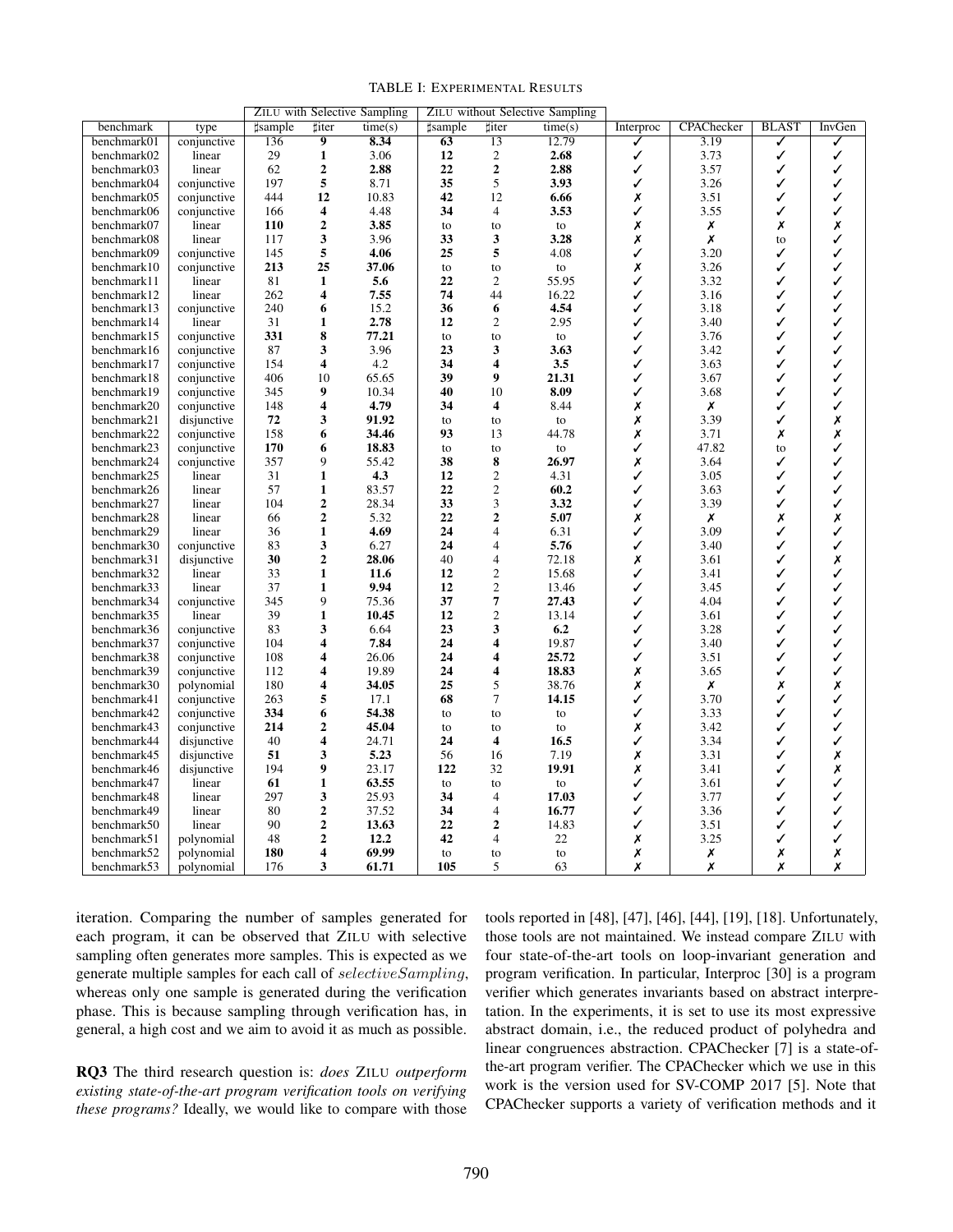is configured in the exact same way as in SV-COMP  $2017<sup>3</sup>$ . BLAST is a software model checker based on counterexampleguided abstraction refinement [6]. Lastly, InvGen [25] is a tool which aims to generate linear arithmetic invariants, using a combination of static and dynamic analysis techniques.

The results are shown in the last 4 columns of Table I where  $\checkmark$  means that the Hoare triple is verified and  $\checkmark$  means either it outputs no conclusive results or false positives. We remark that because the tools use approaches which are different from each other, the comparison should be taken with a grain of salt. Interproc and InvGen are very efficient in handling the programs, i.e., within 1 second for each program, and thus we skip the verification time. BLAST is similarly efficient except that it timeouts in two cases. We show the timed taken by CPAChecker in case it successfully verifies the program.

We have the following observation based on the experiment results. First, for all 53 programs, ZILU is able to find a loop-invariant which proves the Hoare triple. In comparison, Interproc failed in 18 cases; CPAChecker failed in 7 cases; BLAST failed in 8 cases; and InvGen failed in 10 cases. We note that this comparison might be not fair, as we have not compared other tools on the excluded programs. More precisely, for the programs that are compatible with input restrictions of ZILU, ZILU works best compared with other tools. Secondly, existing tools often complement each other. For instance, BLAST successfully proves all programs which require disjunctive loop-invariant, whereas it failed in several cases where a polynomial loop-invariant is required. In contrast, programs which require disjunctive loop-invariants are often challenging for other tools (except ZILU). Moreover, due to the dynamic nature, ZILU often requires more time. Nonetheless, we consider that ZILU is relatively efficient. For all 53 programs, ZILU finishes the proof within 92 seconds.

## V. RELATED WORK

The closest related work are those guess-and-check approaches on invariant generation. In [48], the authors proposed to generate samples through constraint solving and learn loopinvariants based on *SVM* classification. In comparison, ZILU learns more expressive invariants in the form of polynomial inequalities or their disjunctions and conjunctions. More importantly, we apply active learning with selective sampling so as to overcome the limitation of too few samples or too many guess-and-check iterations. In [47], the authors proposed to apply PAC learning techniques for invariant generation. It has been demonstrated that their approach may learn invariants in the form of arbitrary boolean combinations of a given set of propositions (under certain assumptions). In [46], the authors developed a guess-and-check algorithm to generate invariants in the form of the algebraic equation. It learns invariants of polynomial form by operating the null space operation on matrix. In [44], the authors proposed a framework for generating invariants based on randomized search. In particular, their approach has two phases. In the search phase, it uses

randomized search to discover candidate invariants and uses a checker to either prove or refute the candidate in the validate phase. In [18], Pranav Garg *et. al* proposed to synthesize invariants by learning from implications along with positive and negative samples. They further extend their approach by modifying existing decision tree classification algorithm with heuristics adopted from [20]. In this way, they could cope with implication better and, as a result, handle invariants of combination of conjunctions and disjunctions in theory. One limitation of their work is that the terms in the decision tree (e.g., the propositions) must be pre-defined.

Compared with the above-mentioned work, ZILU improves loop-invariant generation through active learning with selective sampling, so as to avoid applying the invariant checker as much as possible. To the best of our knowledge, ZILU is the first to combine selective sampling with invariant inference. In particular, in the guessing phase, we additionally adopt a learnand-refine iteration which improves the invariant candidates through classification and selective sampling. In comparison, other guess-and-check approaches solely rely on the checkers to improve invariant candidates. Furthermore, we show ZILU can be extended easily to learn disjunctive loop-invariants through data partitioning and classification.

Lastly, our approach can be extended to learn other forms of classifiers classification algorithms. For instance, in principle, any arbitrary mathematical classifiers can be learnt using methods like *SVM* with kernel methods [29], but interpreting the output models is challenging. Nonetheless, we focus on invariants in the form of polynomial inequalities or conjunctions/disjunctions of polynomial inequalities in our evaluation. The experiment results show that our approach effectively learns loop-invariant for proving a set of benchmark programs and complements the existing approaches.

Besides the guess-and-check approaches, some alternative approaches have been proposed for invariant generation. Examples include those based on abstraction interpretation [13], [36], [31], those based on counterexample-guided abstraction refinement [28], [3], [11] or interpolation [27], [34], [35], [33], and those based on constraint solving and logical inference [25], [12], [24], [17]. These approaches depend on constraint solving and thus suffer from scalability. For instance, the work in [36], [31], [25] is restricted to generate invariants in abstract domains for which constraint solving is manageable.

## VI. CONCLUSION

In this work, we propose a systematic approach to learn loopinvariants based a combination of selective sampling and guessand-check. As for future work, we would explore methods for learning more expressive loop-invariants as well as methods for discovering new features for our classification.

## ACKNOWLEDGEMENTS

We greatly appreciate the anonymous reviewers for their insightful feedback on the early draft of this paper. This research is supported by MOE research grant "T2MOE1704".

<sup>&</sup>lt;sup>3</sup>We thank the help from a researcher in the SV-COMP evaluation team.